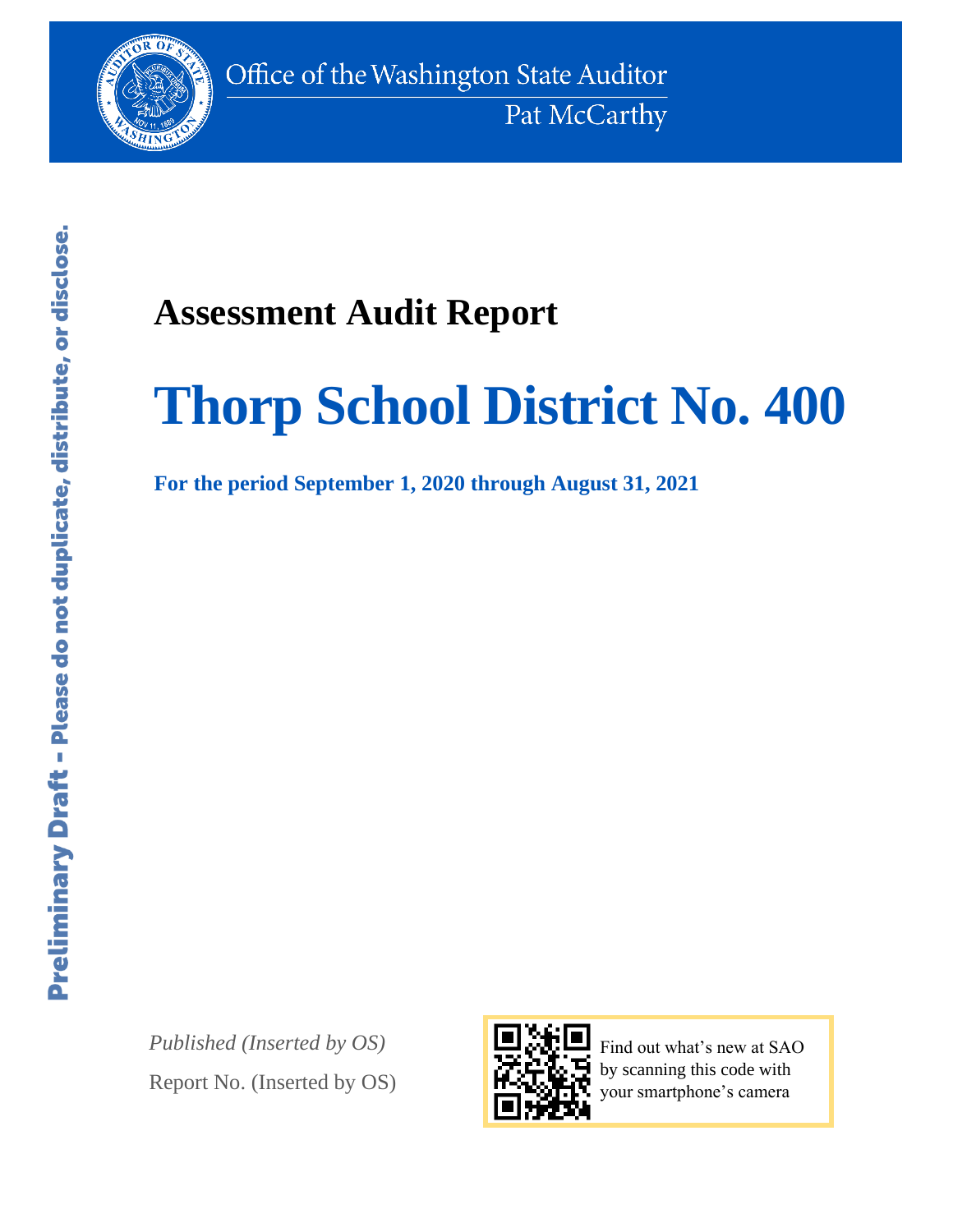

### **Office of the Washington State Auditor Pat McCarthy**

Issue Date – (Inserted by OS)

Board of Directors Thorp School District No. 400 Thorp, Washington

#### **Report on Assessment Audit**

Thank you for the opportunity to work with you to promote accountability, integrity and openness in government. The Office of the Washington State Auditor takes seriously our role of providing state and local governments with assurance and accountability as the independent auditor of public accounts. In this way, we strive to help government work better, cost less, deliver higher value and earn greater public trust.

The attached report describes the procedures performed and conclusions for the areas we reviewed. We appreciate the opportunity to work with your staff, and value your cooperation during the assessment audit.

Sincerely,

Signature Here (Please do not remove this line)

Pat McCarthy, State Auditor

Olympia, WA

#### *Americans with Disabilities*

*In accordance with the Americans with Disabilities Act, we will make this document available in alternative formats. For more information, please contact our Office at (564) 999-0950, TDD Relay at (800) 833-6388, or email our webmaster at [webmaster@sao.wa.gov](mailto:webmaster@sao.wa.gov)*.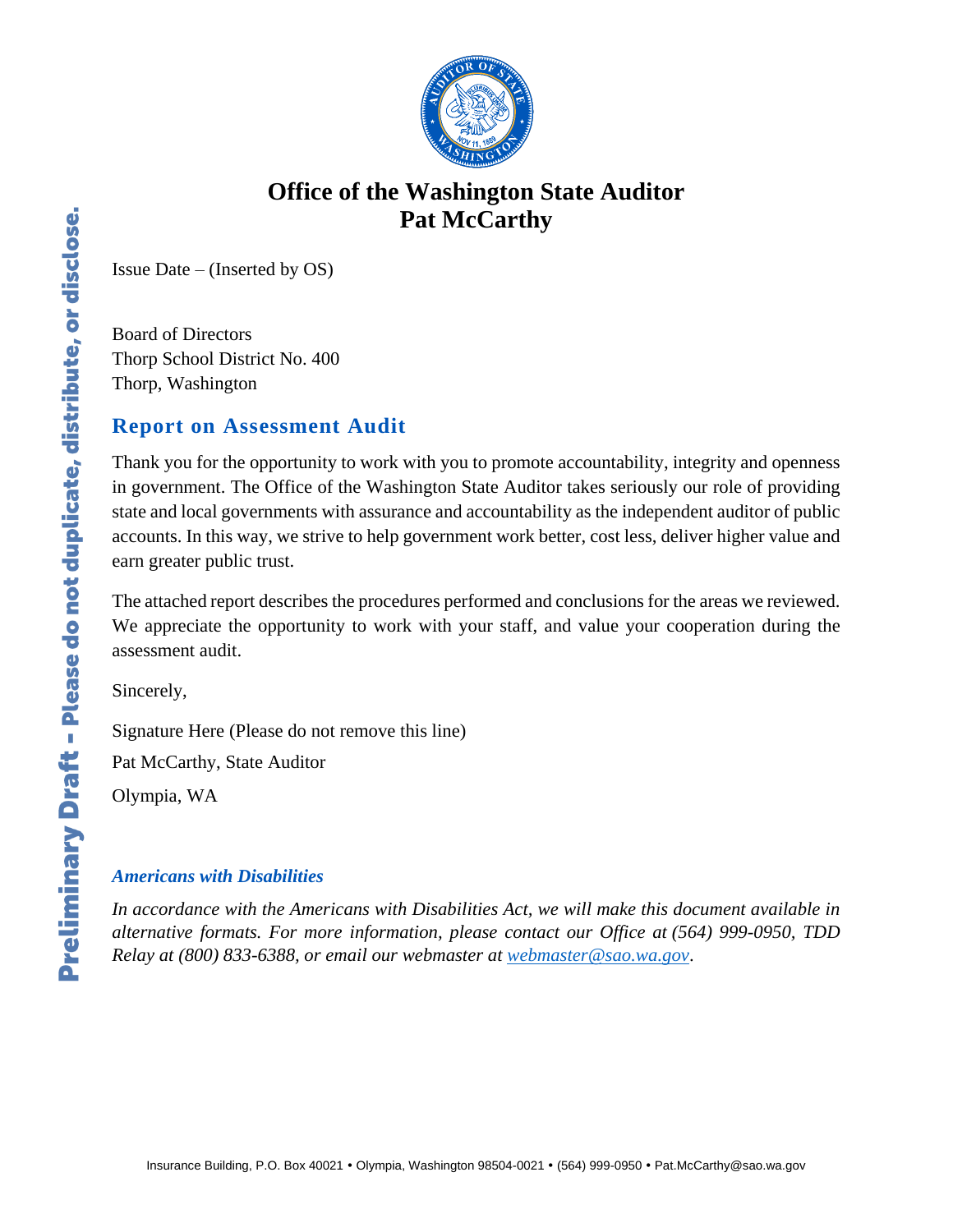#### **AUDIT SUMMARY**

#### **Results in brief**

Based on the procedures performed, nothing came to our attention in the areas we reviewed that caused us to believe the District was not in substantial compliance with applicable state laws, regulations, and its own policies, or had not provided adequate controls over the safeguarding of public resources. Had we performed additional procedures, other matters might have come to our attention that would have been reported.

#### **About the assessment audit**

This report contains the results of our independent audit of Thorp School District No. 400 from September 1, 2020 through August 31, 2021.

Management is responsible for ensuring compliance and adequate safeguarding of public resources from fraud, loss or abuse. This includes the design, implementation and maintenance of internal controls relevant to these objectives. State law (WAC 392-117-035) also requires school districts to prepare and submit certified annual reports to the Office of the Superintendent of Public Instruction (OSPI) detailing the District's revenues and other financing sources, expenditures and other financing uses, assets, liabilities, financial condition, and fund balances.

This assessment audit was conducted under the authority of RCW 43.09.260, which requires the Office of the Washington State Auditor to examine the financial affairs of all local governments at least once every three years. Assessment audits are risk-based, limited-scope reviews of small local governments, generally defined as school districts with 250 or fewer FTE students. To help minimize audit costs, our work for this engagement was conducted off-site primarily using financial and other information provided by the District.

This assessment audit was limited to the following:

- Reviewing meeting minutes for compliance with the Open Public Meetings Act
- Inquiring as to internal controls over assets, revenues, and disbursements
- Verifying that annual reports submitted to our Office were complete and filed timely in compliance with state law
- Reviewing the District's annual revenues and expenditures for unusual transactions or trends
- Corroborating financial information reported by the District by comparing its annual revenues, expenditures, and cash and investment balances to third-party sources
- Reviewing expenditures for indications of unusual activities, excessive Board of Directors compensation, conflicts of interest, or procurement requirements
- Evaluating the District's financial information for indications of financial distress
- Using validation queries to verify the completeness and accuracy of WSIPC data
- Reviewing payroll transactions for unusual or excessive payments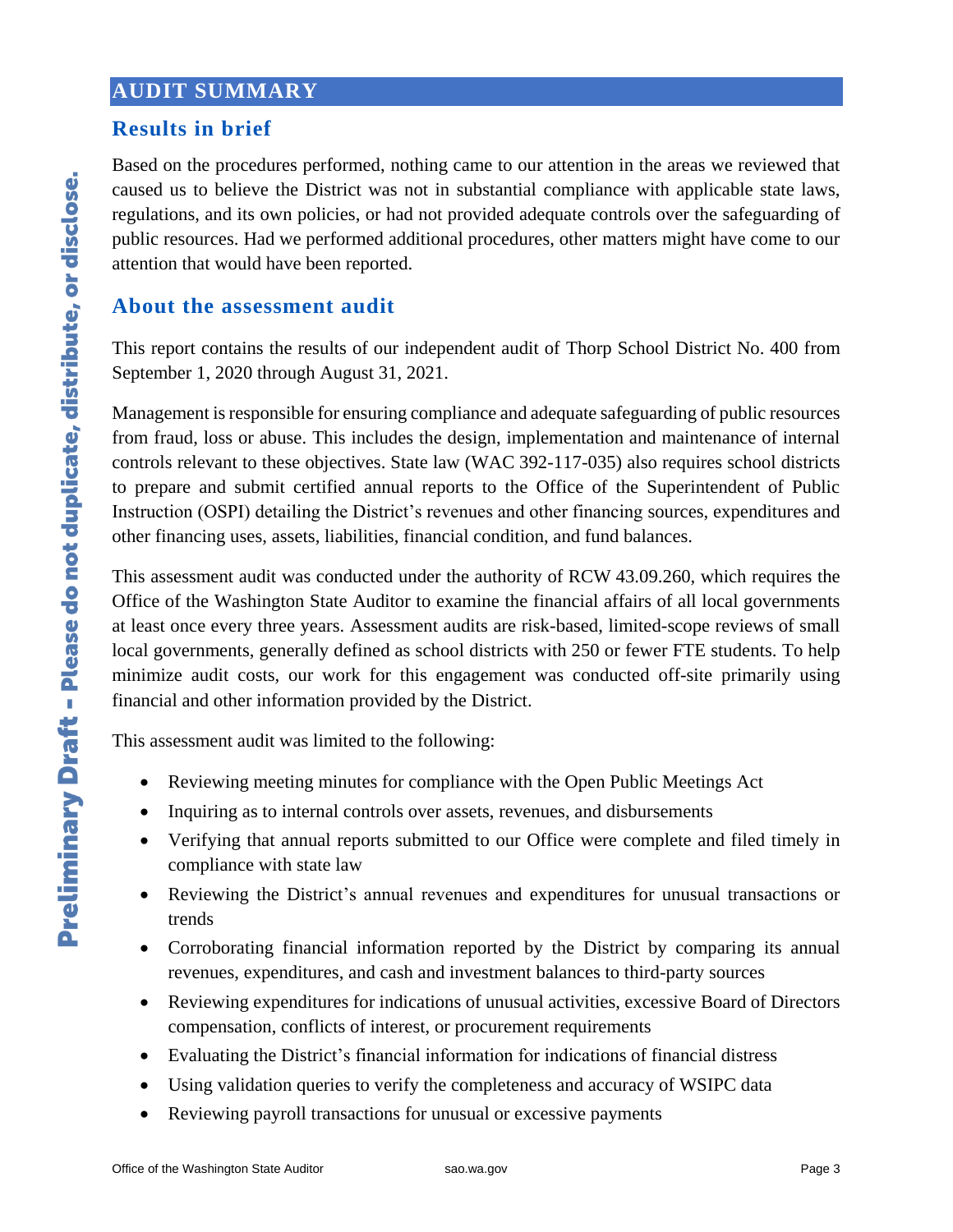#### **INFORMATION ABOUT THE DISTRICT**

Thorp School District No. 400 serves approximately 210 students in grades K-12 in Kittitas County. The District provides a full range of educational programs and services including basic elementary, middle school, high school, Business CTE, Woodshop/Ag CTE, Running Start and special education. The District provides pupil transportation, school breakfast and lunch and numerous programs for remedial and enriched education. An elected, five-member Board of Directors governs the District. The Board appoints management to oversee the District's daily operations. In FY21, the District operated a general fund revenue budget of about \$4.5 million.

| Contact information related to this report |                                                                |
|--------------------------------------------|----------------------------------------------------------------|
| Address:                                   | Thorp School District No. 400<br>PO Box 150<br>Thorp, WA 98946 |
| Contact:                                   | Brenda McKee, Business Manager                                 |
| Telephone:                                 | 509-964-7101                                                   |
| Website:                                   | www.thorpschools.org                                           |

*Information current as of report publish date.*

#### **Audit history**

You can find current and past audit reports for Thorp School District No. 400 at [http://portal.sao.wa.gov/ReportSearch.](http://portal.sao.wa.gov/ReportSearch/?qItemType=1&qItemDesc=Thorp%20School%20District%20No%20400&qItemValue=1931)